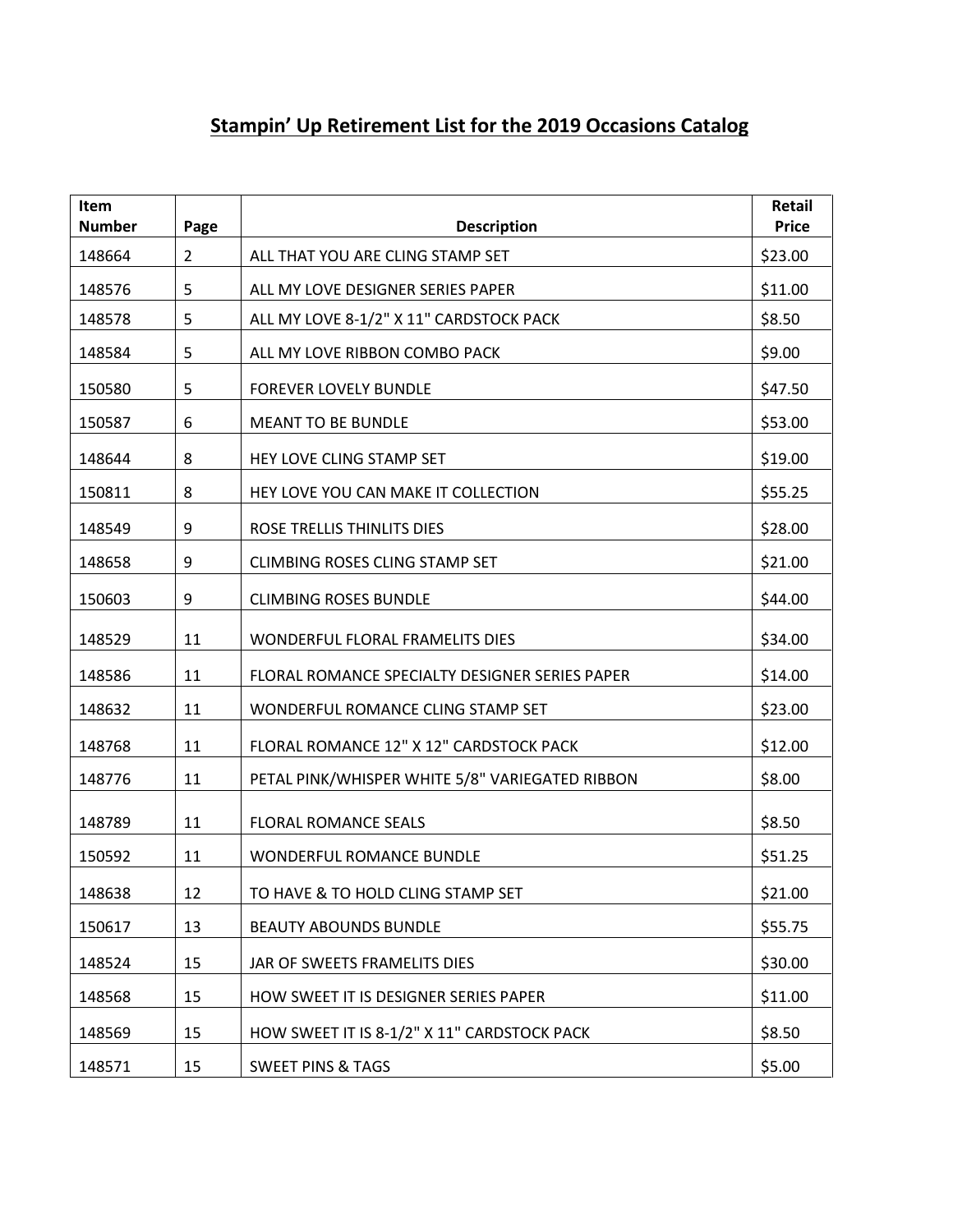| <b>Item</b><br><b>Number</b> | Page | <b>Description</b>                                       | Retail<br><b>Price</b> |
|------------------------------|------|----------------------------------------------------------|------------------------|
|                              |      |                                                          |                        |
| 148572                       | 15   | COASTAL CABANA/GRANNY APPLE GREEN 3/8" REVERSIBLE RIBBON | \$7.00                 |
| 148573                       | 15   | <b>SWEET CUPS</b>                                        | \$8.50                 |
| 148575                       | 15   | SWEETEST THING PHOTOPOLYMER STAMP SET                    | \$21.00                |
| 150568                       | 15   | <b>SWEETEST THING BUNDLE</b>                             | \$45.75                |
| 148548                       | 17   | <b>DETAILED BIRTHDAY EDGELITS DIES</b>                   | \$30.00                |
| 148604                       | 17   | BIRTHDAY CHEER CLING STAMP SET                           | \$20.00                |
| 148744                       | 17   | LIFE IS GRAND CLING STAMP SET                            | \$20.00                |
| 150576                       | 17   | <b>BIRTHDAY CHEER BUNDLE</b>                             | \$45.00                |
| 150579                       | 18   | PIECE OF CAKE BUNDLE                                     | \$31.50                |
| 148612                       | 19   | BIRTHDAY STATEMENTS CLING STAMP SET                      | \$22.00                |
| 150812                       | 19   | BIRTHDAY STATEMENTS YOU CAN MAKE IT COLLECTION           | \$64.00                |
| 148537                       | 20   | MADE TO BLOOM CARD KIT                                   | \$27.00                |
| 148552                       | 21   | <b>INCREDIBLE LIKE YOU PROJECT KIT</b>                   | \$27.00                |
| 148708                       | 21   | INCREDIBLE LIKE YOU PHOTOPOLYMER STAMP SET               | \$17.00                |
| 148532                       | 25   | <b>BITTY BLOOMS PUNCH PACK</b>                           | \$23.00                |
| 148533                       | 25   | DOT TO DOT TEXTURED IMPRESSIONS EMBOSSING FOLDER         | \$8.50                 |
| 148795                       | 25   | HAPPINESS BLOOMS DESIGNER SERIES PAPER                   | \$11.00                |
| 148802                       | 25   | HAPPINESS BLOOMS 8-1/2" X 11" CARDSTOCK PACK             | \$8.50                 |
| 148804                       | 25   | CALYPSO CORAL 3/8" SATIN RIBBON                          | \$6.00                 |
| 148820                       | 25   | BLOOM BY BLOOM PHOTOPOLYMER STAMP SET                    | \$17.00                |
| 150598                       | 25   | BLOOM BY BLOOM PHOTOPOLYMER BUNDLE                       | \$36.00                |
| 148531                       | 26   | HAPPINESS BLOOMS MEMORIES & MORE CARD PACK               | \$10.00                |
| 148806                       | 26   | HAPPINESS BLOOMS MEMORIES & MORE CARDS & ENVELOPES       | \$8.50                 |
| 150609                       | 27   | <b>WELL SAID BUNDLE</b>                                  | \$76.50                |
| 148750                       | 28   | AMAZING LIFE PHOTOPOLYMER STAMP SET                      | \$21.00                |
| 150624                       | 28   | <b>AMAZING LIFE BUNDLE</b>                               | \$50.25                |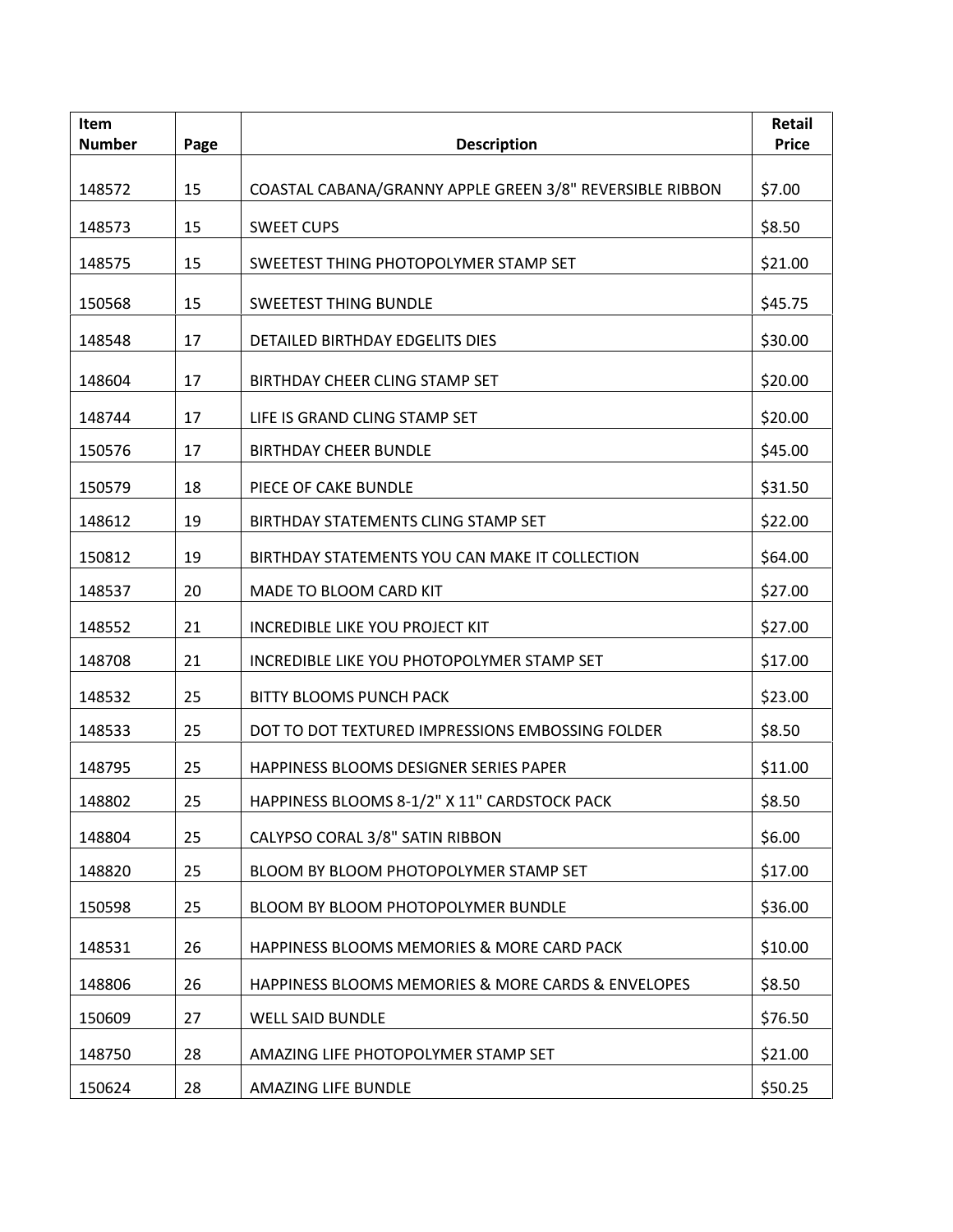| Item<br><b>Number</b> | Page | <b>Description</b>                           | Retail<br><b>Price</b> |
|-----------------------|------|----------------------------------------------|------------------------|
| 148700                | 29   | FLOWERING DESERT PHOTOPOLYMER STAMP SET      | \$16.00                |
| 150813                | 29   | FLOWERING DESERT YOU CAN MAKE IT COLLECTION  | \$66.50                |
| 148676                | 30   | HIS GRACE CLING STAMP SET                    | \$20.00                |
| 148772                | 31   | <b>GOLDEN AFTERNOON CLING STAMP SET</b>      | \$21.00                |
| 148535                | 32   | <b>CUTE CREW PUNCH BOX</b>                   | \$45.00                |
| 150631                | 33   | <b>HAPPY TAILS BUNDLE EN</b>                 | \$31.50                |
| 148554                | 35   | GINGHAM GALA 6" X 6" DESIGNER SERIES PAPER   | \$11.00                |
| 148555                | 35   | GINGHAM GALA 8-1/2" X 11" CARDSTOCK PACK     | \$8.50                 |
| 150599                | 35   | <b>BUTTERFLY GALA BUNDLE</b>                 | \$35.00                |
| 148538                | 36   | HUMMINGBIRD FRAMELITS DIES                   | \$27.00                |
| 148758                | 36   | HUMMING ALONG CLING STAMP SET                | \$20.00                |
| 150621                | 36   | HUMMING ALONG BUNDLE                         | \$42.25                |
| 148585                | 37   | BEACH HAPPY PHOTOPOLYMER STAMP SET           | \$17.00                |
| 148541                | 39   | NEEDLEPOINT ELEMENTS FRAMELITS DIES          | \$30.00                |
| 148724                | 39   | NEEDLE & THREAD PHOTOPOLYMER STAMP SET       | \$21.00                |
| 148807                | 39   | NEEDLEPOINT NOOK DESIGNER SERIES PAPER       | \$11.00                |
| 148808                | 39   | NEEDLEPOINT NOOK 8-1/2" X 11" CARDSTOCK PACK | \$8.50                 |
| 148810                | 39   | NEEDLEPOINT NOOK MINI BUTTONS                | \$7.00                 |
| 148811                | 39   | OLD OLIVE LINEN THREAD                       | \$5.00                 |
| 150626                | 39   | <b>NEEDLE &amp; THREAD BUNDLE</b>            | \$45.75                |
| 148822                | 40   | FLORENTINE FILIGREE PHOTOPOLYMER STAMP SET   | \$17.00                |
| 149052                | 40   | <b>FLORENTINE THINLITS DIE</b>               | \$28.00                |
| 150612                | 40   | <b>FLORENTINE FILIGREE BUNDLE</b>            | \$40.50                |
| 148738                | 41   | FLOWING FOUNTAIN CLING STAMP SET             | \$21.00                |
| 150814                | 41   | FLOWING FOUNTAIN YOU CAN MAKE IT COLLECTION  | \$77.00                |
| 148482                | 43   | CLASSIC GARAGE 6" X 6" DESIGNER SERIES PAPER | \$11.00                |
| 148483                | 43   | CLASSIC GARAGE 8-1/2" X 11" CARDSTOCK PACK   | \$8.50                 |